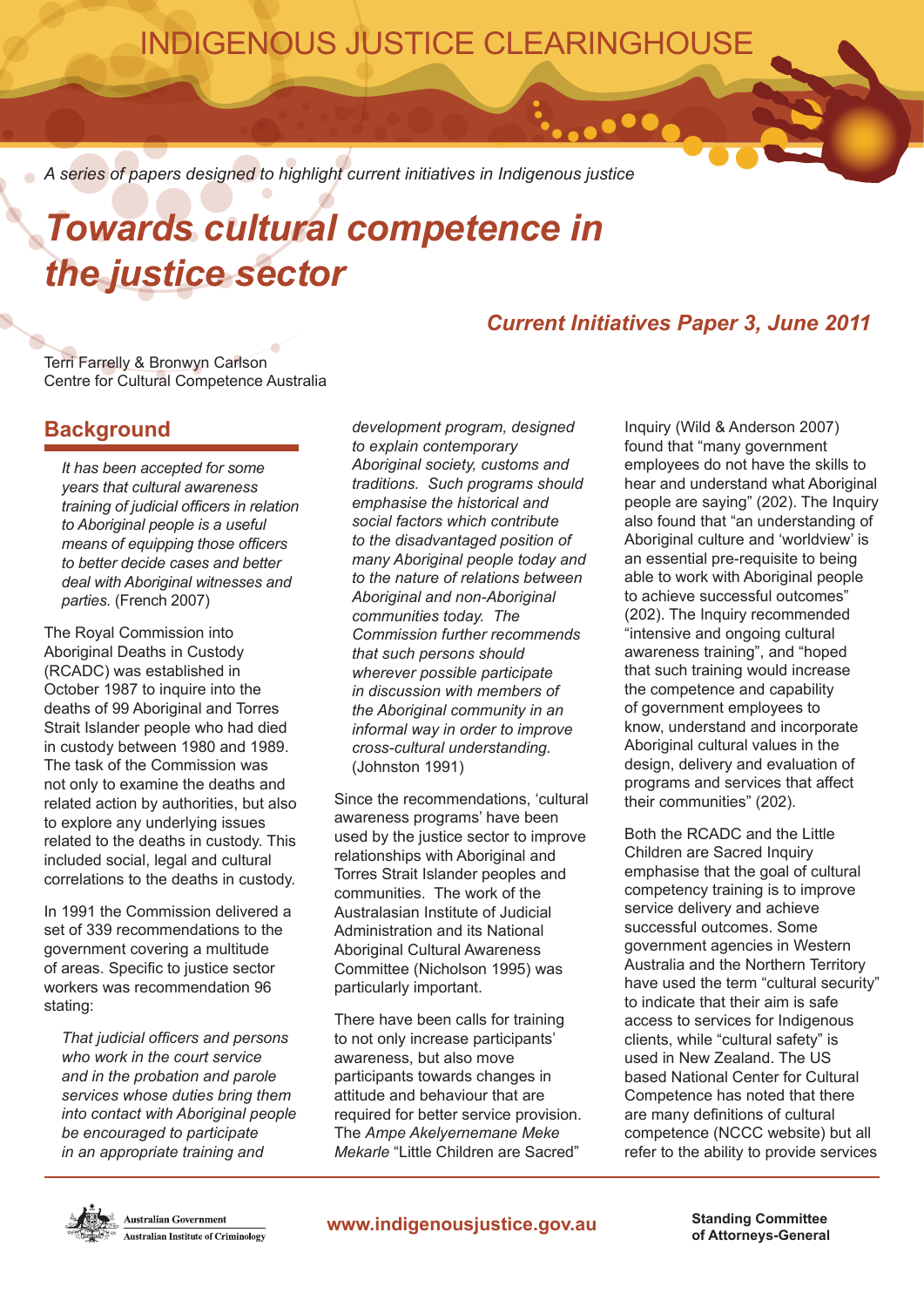in a way that respects the culture of the service recipient. This review will adopt Bean's (2006) definition:

The term "cultural competence" refers to the awareness, knowledge and skills and the practices and processes needed by individuals, professions, organisations and systems to function effectively and appropriately in culturally diverse situations in general and in particular encounters with people from different cultures.

## **Aim and method**

#### This paper

- 1) explores good practice principles for the development and implementation of cultural competence training (CCT) programs in the justice sector, and
- 2) reports on CCT activities currently being conducted in the justice sector.

The discussion of good practice principles is based on a 2009 article published by the authors in the *Aboriginal & Islander Health Worker Journal* (Farrelly & Lumby 2009). The 2009 article reviewed published literature on cultural competence training, most importantly Australian Health Ministers' Advisory Council 2004, Dench McClean 1999, Western Australia. Department of Health nd, National Health & Medical Research Council 2006, National Rural Faculty, Royal Australian College of General Practitioners (NRF RACGP) 2004. This present paper elaborates on the principles identified in the 2009 article by incorporating a review of literature specific to law and justice.

The report on CCT activities is based on a survey of justice departments within all states and territories conducted in 2010. Survey responses were received from the ACT Department of Justice and Community Safety, the Attorney General's Division of the NSW Department of Attorney General and Justice, the NT Department of Justice, the Queensland Department

of Justice and Attorney-General, the South Australian Attorney-General's Department, the Tasmanian Department of Justice, the Victorian Department of Justice, and the Western Australian Department of the Attorney General. Survey responses refer to training provided to staff in the justice sector, except for Tasmania's responses which refer to training provided in the corrections sector.

## **Good practice principles**

#### **CCT as part of a broader context**

Cultural competence is now understood to be an attribute of both individuals and organisations. Effective CCT is located within a broader context of commitment to achieving cultural competence, including culturally appropriate service delivery, and a culturally appropriate workplace environment. This commitment requires a focus on systemic, organisational, professional and individual levels. Within this framework, CCT would be one of a number of approaches implemented to achieve cultural competence. A culturally competent service that understands the impact of history and contemporary cultural practice and protocols will deliver better client outcomes. For example, workers need to recognise that Aboriginal identity is not based on colour or other physical traits. Workers also need to know that Aboriginal and Torres Strait Islander people may have had to deal with extraordinary life events relating to the Stolen Generations, ongoing family and individual crises (homelessness and poverty), and high levels of trauma (suicide and incarceration). In practice cultural competence can be seen in attitudes and behaviour that are adaptable, observant and respectful.

The *National Indigenous Law and Justice Framework* outlines a series of strategies and actions to ensure Aboriginal and Torres Strait Islander people have access to services that are "effective, inclusive, responsive, equitable and efficient" (Standing Committee of Attorneys-General 2009: 13). Specifically the Framework calls for the

effectiveness of cultural awareness and competency training across the justice system to be reviewed and to improve cultural competency in justice related service provision.

On an organisational level there is progress towards cultural competence in some justice departments, with reported activities relating to Reconciliation Action Plans, Aboriginal Justice Action Plans, and Aboriginal and Torres Strait Islander employment. Some examples include but are not limited to:

- The NSW Department of Attorney General and Justice has an Aboriginal and Torres Strait Islander Employment Strategy 2006-2011.
- The ACT Department of Justice and Community Safety offers three Indigenous traineeships. The ACT also has an Aboriginal and Torres Strait Islander Justice Agreement which requires all justice agencies to provide effective cultural awareness training, including antidiscrimination training, as well as Aboriginal and Torres Strait Islander representation on justice related boards, committees and consultation processes.
- The Victorian Department of Justice has an Aboriginal Justice Agreement and a Koori Recruitment and Career Development Strategy.
- In South Australia, justice agencies are required to implement and report against a Cultural Inclusion Framework. South Australia also has a Justice Indigenous Retention and Employment Strategy.
- The Northern Territory is developing an Indigenous Employment Career Development Strategy which will incorporate cultural competence.
- Queensland has a Reconciliation Action Plan and an ATSI Employment Action Plan.
- Western Australia has an Aboriginal Justice Agreement.
- All states and territories have employed Indigenous court liaison officers, and all except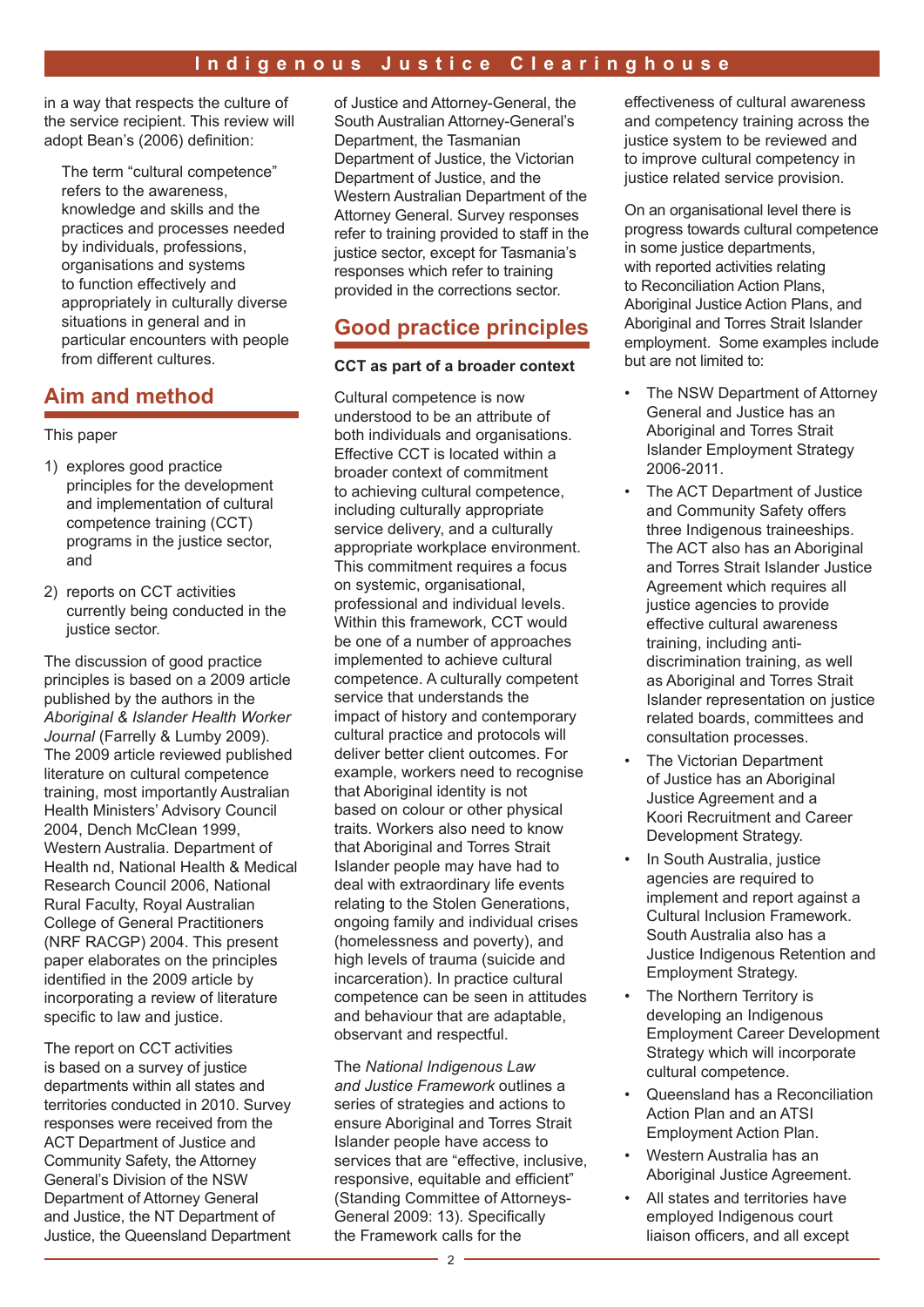Tasmania have established Indigenous courts to improve cultural competency in the justice system.

#### **Development of a CCT policy**

A CCT policy should be developed and enacted that addresses:

- the purpose, learning objectives, content, mode of delivery, format, and duration of the training
- who it will target
- who will develop, facilitate, monitor and evaluate the training
- when it is to be implemented
- what performance indicators are to be used.

None of the departments surveyed reported having a stand alone CCT policy, but some departments noted that they were required to conduct CCT in order to fulfil the requirements of their Indigenous employment strategy (NSW, Queensland, South Australia) or justice agreement (ACT). Others noted they had policies determining who should be trained, the nature of the training and the inclusion of training as part of induction programs.

#### **Partnerships to develop, implement and evaluate training**

Genuine ongoing partnerships with Aboriginal and Torres Strait Islander peoples should be developed to allow collaboration in the planning, implementation and evaluation of CCT programs. Such partnerships can increase credibility and relevance, ensuring that CCT is not only addressing the needs of the justice sector, but of the Aboriginal and Torres Strait Islander communities it serves and employs. Demonstrating the need for genuine partnerships in developing CCT, the 'Strong Culture, Strong Peoples, Strong Families' ten year plan (Victoria. Department of Planning and Community Development 2008) states that Indigenous communities should be involved in services that affect them. In particular the document outlines the need for a professional learning package that trains individuals in both historical and contemporary Indigenous topics.

Most departments reported working with Aboriginal community training providers in relation to the delivery of cultural awareness programs. Some examples include:

- The ACT Department of Justice and Community Safety reported that they partnered with the Yurauna Centre at the Canberra Institute of Technology to develop and deliver cultural awareness training.
- The Victorian Department of Justice has reported that the training program was previously delivered by an external Aboriginal community organisation. More recently, the Department has moved to the creation of a Koori cultural training officer as part of an enhanced Koori employment strategy.
- **NSW Department of Attorney** General and Justice reported working with Yarn'n Aboriginal Employment Services.
- Northern Territory partnered with Cross Cultural Consultants.
- Western Australia partnered with Kooya Consultancy.

#### **Advisory committee**

Establishing an advisory committee is recommended to steer the development of CCT. Membership of the committee should include Aboriginal and Torres Strait Islander management, staff, consumers and community representatives. The committee would ideally be responsible for overseeing the development, implementation and evaluation of CCT. The committee may also be involved in the development of a CCT policy, and other factors relevant to an overall commitment to achieving cultural competence. The committee may also facilitate partnerships with Aboriginal and Torres Strait Islander communities.

Most departments reported having Aboriginal and Torres Strait Islander input into the development, implementation and evaluation of cultural awareness programs. Some departments, including the Victorian and NSW justice departments, have dedicated Aboriginal services/

program units to handle all of these aspects of training content.

#### **Conduct a needs assessment**

A needs assessment should be conducted prior to the development of a CCT program, consulting with the intended participants (both Indigenous and non-Indigenous), other department stakeholders, Aboriginal and Torres Strait Islander consumers and community members. Needs assessment findings should be used to inform training content.

The majority of respondents reported consulting with staff, Aboriginal and Torres Strait Islander peoples and other stakeholders. For example, the NSW Department of Attorney General and Justice conducted an assessment of the needs of Aboriginal clients accessing justice services, and consulted with the Aboriginal staff reference group and with Aboriginal communities.

#### **Competency-based training**

Competency-based training is a structured approach to training and assessment that is directed towards achieving specific outcomes. In competency-based training, the outcomes to be achieved are clearly stated so that the individual understands what is required of them, trainers understand what needs to be provided and ultimately the organisation or workplace are aware of the skill levels achieved by their staff (Smith & Keating 1997).

The authors have noted dissatisfaction among many Aboriginal and Torres Strait Islander peoples in relation to cultural awareness training. There is a call for the provision of training that incorporates both knowledge and skill development. For example, for some Aboriginal people there is shame associated with talking to a stranger about experiences of victimisation. An Aboriginal client might bring a support person to an appointment with a counsellor or lawyer, and prefer that person to speak for him/ her. A service provider without cultural awareness may require the client to speak for him/herself, or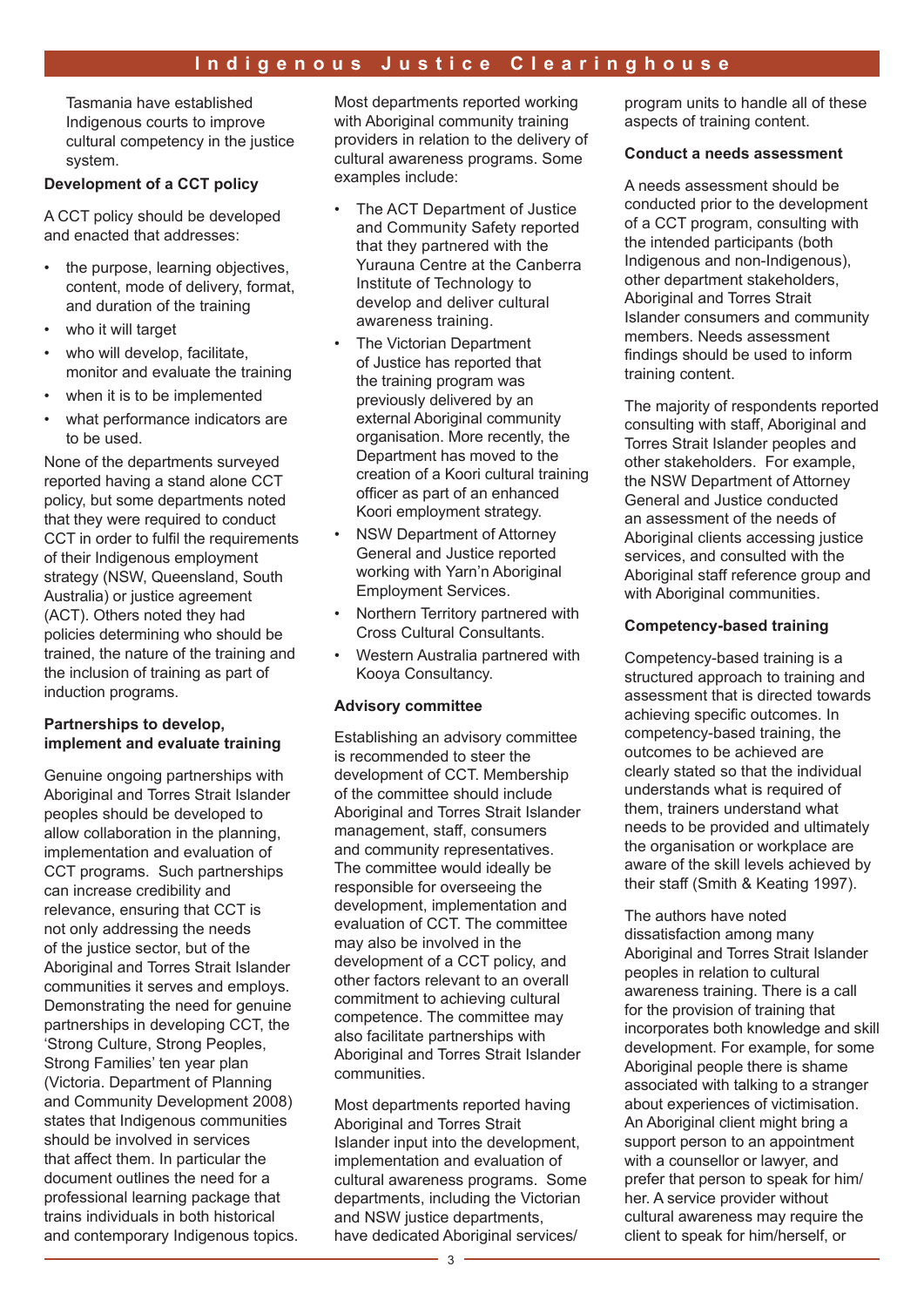even ask the support person to wait outside the room. CCT for this worker should address the role of shame in Aboriginal culture, and consider how to work with a client who wishes a support person to speak on their behalf. Workers would learn that silence might indicate shame, fear, lack of understanding or a genderspecific difficulty.

Training is an educational process – it involves the presentation and learning of content as a means for enhancing skill development and improving behaviours. Competencies should be demonstrated and evaluated. Some programs that are described as training may be better described as 'experiential learning'. Community based programs can give individuals the opportunity to learn from Indigenous peoples in community and on country. These opportunities can be valuable but do not necessarily enhance skills and improve behaviour. Where an individual is required to work with or provide services to Indigenous peoples, training that regulates and assesses outcomes is required.

CCT should adopt a learner-centred approach and use a variety of modes of delivery and training methods, including methods that require the learner to engage deeply with the subject matter and generate solutions to commonly encountered challenges. Modes of delivery can include web-based programs, lectures, workshops, field trips, staff exchanges and supervised placements. Training methods can include experiential learning, twoway learning, presentations, group discussion, case studies, small group learning, role-plays, participant observation, problem-based learning using scenarios, games, and the use of audio-visual material.

All departments reported using a variety of modes of delivery, including presentations, small group learning, question and answer sessions, case studies, role-plays and problem-based learning. Some, such as the South Australian Attorney General's Department reported the use of field visits and placements, involving working in

or visiting Aboriginal and Torres Strait Islander communities and organisations. Similarly the Victorian Department of Justice reported including cultural walks in their training sessions.

Learning needs to be measured by the assessment of competencies, with participants only able to claim successful completion of CCT if they have demonstrated such competencies. Most of the justice departments surveyed indicated that their training addressed skills and strategies for improving service provision for Aboriginal and Torres Strait Islander clients, but none of the departments indicated that training participants had to demonstrate competency. However Queensland reported that there was a follow up evaluation of participants to assess change in practice.

#### **Determine CCT purpose, goals and learning objectives**

The purpose and goals of the CCT program should be to enable positive changes in knowledge and attitudes of staff that can then facilitate culturally appropriate workplace environments and service provision. Learning objectives for CCT participants should include:

- greater appreciation of the role of history and racism on contemporary Aboriginal and Torres Strait Islander society
- increased knowledge of Aboriginal and Torres Strait Islander cultures
- dispelling of myths and misconceptions
- self-reflection on own cultural values, beliefs and attitudes and how they impact on interaction with people from other cultures
- increased understanding of white race privilege
- anti-racism and antidiscrimination strategies
- skills in cross-cultural communication
- skills and strategies to enable better working relationships with Aboriginal and Torres Strait Islander colleagues
- skills and strategies to enable

better service provision for Aboriginal and Torres Strait Islander clients

• positive changes in attitudes towards Aboriginal and Torres Strait Islander peoples and cultures, and confidence in working effectively with Aboriginal and Torres Strait Islander colleagues and clients.

Departments reported that their CCT programs currently addressed many of these learning objectives. However a national approach to CCT would ensure consistency and ensure that there were some regulations around the content of all training.

#### **Acknowledge the heterogeneity of Aboriginal and Torres Strait Islander cultures**

CCT programs need to acknowledge the heterogeneity of Aboriginal and Torres Strait Islander cultures. Programs should include local content specific to particular geographical regions, developed in consultation with local knowledgeholders. This approach has the benefit of providing participants with the knowledge and skills that are specific to the region and communities in which they work, as well as the necessary connections and networks with local Aboriginal and Torres Strait Islander individuals and organisations. Care needs to be taken to ensure that Torres Strait Islander culture, peoples and issues are also included in their own right in CCT programs.

It was apparent that the departments surveyed understood such heterogeneity, and included localspecific content in their current CCT.

#### **Training should be frequent, longterm, and ongoing**

CCT should be frequent, longterm and ongoing, so as to provide participants with long-term exposure to aspects of Aboriginal and Torres Strait Islander cultures and required skills to achieve culturally appropriate service delivery. CCT should be modularised, to enable flexible delivery over a number of sessions. There should be regular reviews of participants' progress in applying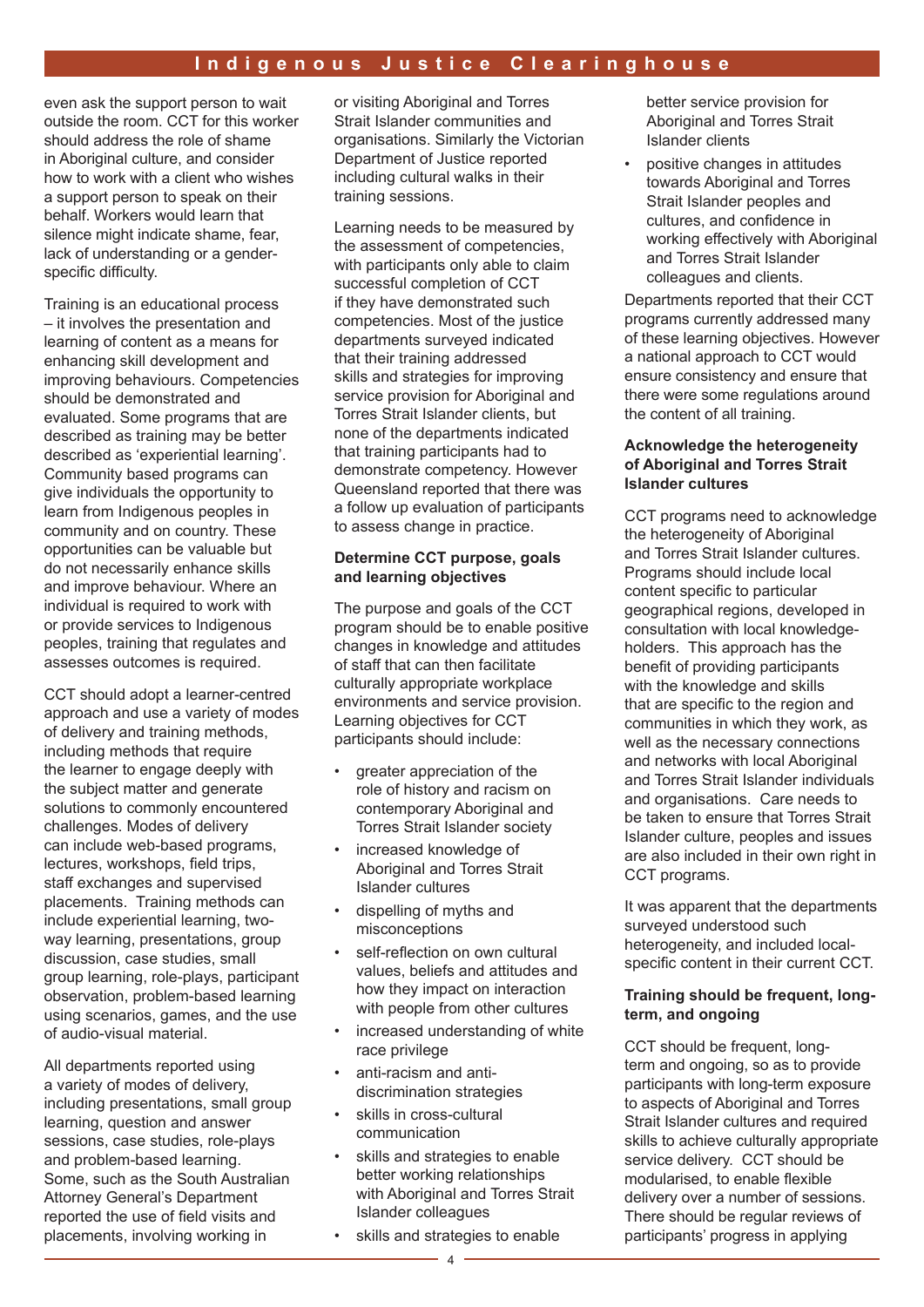what they have learned in their daily work, to ensure ongoing learning and provide opportunities for feedback and evaluation of the training. It is acknowledged that this model of CCT is not in place anywhere in Australia and would require significantly increased resources to implement.

All departments reported that they conduct CCT regularly. For most departments, training is for one day, but two only provide a half-day's training. Some departments have built the training into their existing orientation programs, targeting new employees. In South Australia, there is opportunity for ongoing training (see further below), but for most departments, CCT is a one-off event.

#### **Facilitators**

CCT should be delivered by external Aboriginal and/or Torres Strait Islander consultants who:

- are qualified, skilled and experienced in training
- have expert knowledge of Aboriginal and Torres Strait Islander history
- have consulted and worked in partnership with local Indigenous knowledge-holders
- involve the facilitation skills of these local Indigenous community members.

Aboriginal and/or Torres Strait Islander staff members may also play carefully designed and well-supported roles in the facilitation of CCT. However, Aboriginal and/or Torres Strait Islander staff should not be responsible for providing training to an organisation unless this is agreed upon and is a requirement of their position.

Departments reported that facilitators include external Indigenous consultants, non-Indigenous and training specialists, Indigenous staff with a training role, representatives from external organisations and esteemed Aboriginal and Torres Strait Islander community members. In New South Wales, Aboriginal staff are offered the opportunity to undertake a Certificate IV in Training and Assessment, and to work with professional external trainers to deliver CCT.

#### **Participants**

CCT participants should be grouped according to employment role or work location as much as possible. Some respondents noted that Aboriginal and Torres Strait Islander staff were granted recognition for prior learning and therefore did not have to complete some or all of the CCT program. This is understandable and is quite a common practice. However, it is recommended that Aboriginal and/ or Torres Strait Islander staff should also undertake CCT as some of these individuals may have only become aware of their heritage later in life and be unaware of historical and current factors affecting Aboriginal and Torres Strait Islander peoples in their region and the wider nation. In addition attending CCT training with colleagues ensures that the Aboriginal and Torres Strait Islander staff are aware of what their non-Indigenous colleagues have learnt.

When training sessions include both non-Indigenous and Indigenous participants, facilitators should take care to ensure the Indigenous participants have opportunities to meet together in small-group exercises or discussions when appropriate.

#### **Generic and specialised modules**

Structuring CCT into generic and specialised modules can allow more effective targeting of training for specific staff (see NRF RACGP 2004).

Generic modules for all staff form a foundation of cultural competence, and should initially target all staff until compliance has been reached, and then be used as part of orientation upon commencing employment. Generic modules can use self-directed learning resources, such as web-based programs, and workshop modes of delivery. Generic modules should be mandatory for all staff and management. Separate generic module sessions for Indigenous and non-Indigenous participants should be held to ensure that the training environment is safe for Indigenous participants.

Specialised modules allow for localand role-specific training. They can be customised for particular staff levels, based on their roles. These modules should be flexible in delivery, and occur regularly, providing longer exposure for participants, as well as include refresher sessions. Specialised modules could use workshop and field visit modes of delivery, staff exchanges, placements, mentoring, and involvement in other follow-up activities. Guest speakers, community panels, and 'meet and greet' sessions with local Aboriginal and Torres Strait Islander organisations and service providers are also recommended. These modules should be mandatory for all relevant staff. Specialised modules can combine Indigenous and non-Indigenous staff again.

There is a divergence in policy between responding departments regarding whether CCT is mandatory or voluntary. In some jurisdictions, CCT is mandatory for all staff members. In others, CCT is mandatory in some business units, or for new employees. In yet others, CCT is voluntary.

#### **Generic content**

CCT generic modules intended for all staff and management should include the following content:

- Aboriginal and Torres Strait Islander history in Australia – precolonisation
- Aboriginal and Torres Strait Islander history in Australia – post-colonisation
- impact of government legislation on Aboriginal and Torres Strait Islander peoples
- influence of colonisation and government legislation on the current situation of Aboriginal and Torres Strait Islander peoples today
- overview of current national Aboriginal and Torres Strait Islander demographics and other relevant statistics
- contemporary Aboriginal and Torres Strait Islander issues
- general overview of Aboriginal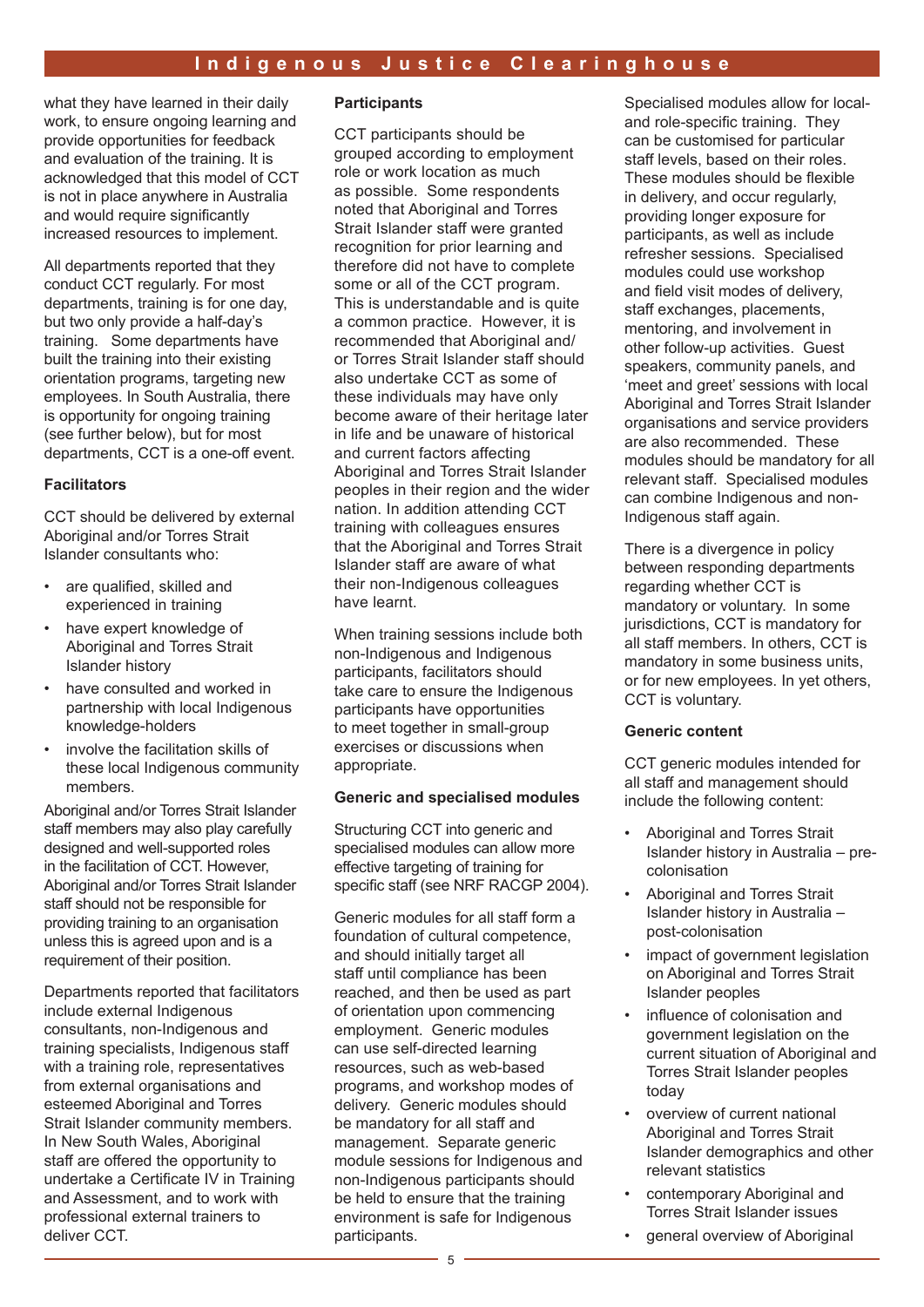and Torres Strait Islander cultures and protocols

- common myths and misconceptions
- anti-racism training
- strategies for positive crosscultural communication and interaction
- strategies for increasing cultural safety in the workplace.

Most departments reported that their CCT programs addressed the majority of the above content. This survey was not able to gauge the depth of coverage, but all training sessions were one day or less in duration.

#### **Specialised content**

CCT specialised modules need to be local- and role-specific, and build on the foundations laid in the initial generic modules of the CCT. Content should include:

- demographics and other relevant statistics pertaining to the local Aboriginal and Torres Strait Islander communities
- aspects of local Aboriginal and Torres Strait Islander history, and impact on contemporary situation
- information on Aboriginal and Torres Strait Islander cultures and protocols applicable in local communities
- local- and role-specific myths and misconceptions
- information on working in partnership with Aboriginal and Torres Strait Islander peoples and groups, and the importance of consulting with these communities in order to provide appropriate services
- strategies for engaging the Aboriginal and Torres Strait Islander communities of the local region, and establishing working relationships and partnerships
- cultural understandings pertaining to particular roles and locations, in terms of more specific effects of colonisation and government legislation, particular service delivery issues, communication and interaction, contemporary issues
- role-specific examples of best practice
- learning and practicing appropriate behaviours and strategies
- strategies for culturally appropriate service delivery
- opportunities to apply newly gained knowledge and skills in practice situations.

Again, departments reported that their CCT programs addressed the majority of the above content, but it is not possible to discuss the depth of coverage.

The South Australian Attorney General's Department reported that their generic CCT program *Past, Present, Future* has been supplemented by a number of other specialised training activities:

- A two-day course, *Walking with Aboriginal People*, examining white privilege in detail
- A one-day course, *Aboriginal Insights*, examining Aboriginal culture and the similarities and differences in worldviews as a result of cultural background
- A two-day residential program, *Iga Warta*, based in the Flinders Ranges, that considers local-specific traditional and contemporary lifestyle
- A two-day residential program, *Camp Coorong*, conducted by an Aboriginal organisation, that considers local-specific culture and history
- Specialist development opportunities for targeted staff, attending residential training in providing traditional and contemporary mediation and leadership training.

South Australia also reported that a more detailed course to assist managers in recruitment and retention of Aboriginal employees would be valuable, but this has not yet been developed.

In NSW, the one day *Aboriginal Cultural Respect Workshop* introductory course has been supplemented with a one day manager's forum, also entitled *Aboriginal Cultural Respect* and a training course directed at front line staff entitled *Improved Service Delivery* to *Aboriginal Clients*.

#### **Mentoring and other follow-up activities**

Mentoring and other follow-up activities, such as involvement in Indigenous celebrations and events or placements within Aboriginal organisations, should be incorporated as an adjunct to other modes of delivery.

Cultural mentoring arrangements for staff can be achieved using a number of different arrangements depending on which is most appropriate for the staff members concerned. Indigenous mentors may be external consultants, or Indigenous employees in other organisations (mainstream or Aboriginal) that can form a symbiotic partnership with the organisation, whereby staff from both organisations serve as mentors for each other.

While the majority of responding departments reported they currently did not have any formal mentoring arrangements in place, there is activity in this space. Queensland reported that a pilot mentoring program for Aboriginal and Torres Strait Islander staff is being trialled in the second half of 2010. The South Australian Attorney General's Department reported they are currently developing a mentoring program for all staff and considering this and other topics in the development process. In the ACT, supervisors of Indigenous trainees are mentored to assist in their cultural competence.

Other follow-up activities to CCT may include staff involvement in local Indigenous celebrations or events, and the development and implementation of Aboriginal community engagement strategies. Many responding departments reported participating in NAIDOC Week and Reconciliation Week events, as well as other local Aboriginal and Torres Strait Islander community events. A Queensland department reported that participants completed learning and development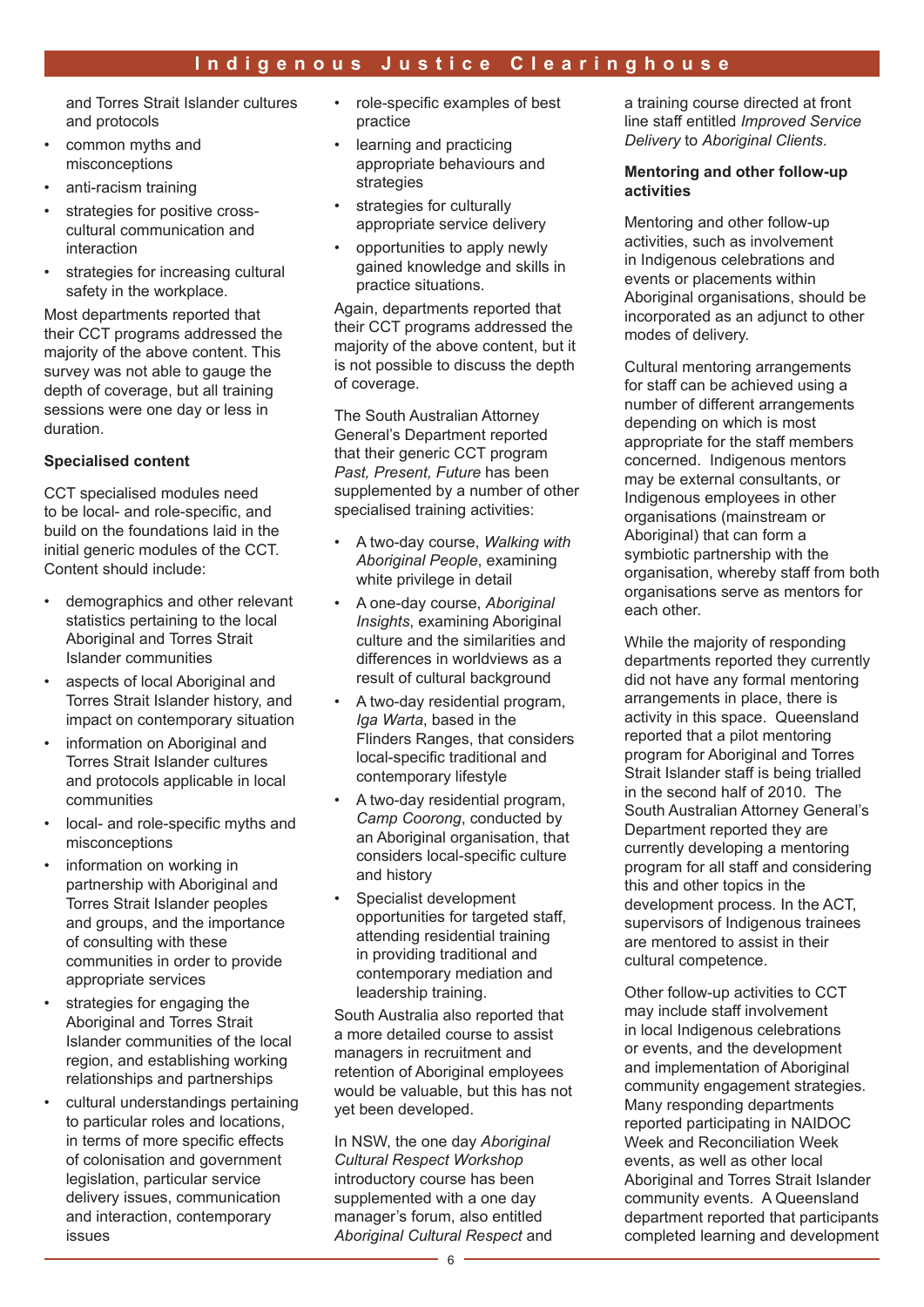action plans as part of the CCT, and discuss the implementation of any actions they have set for themselves with their supervisor. The South Australian Attorney General's Department reported:

*The AGD Justice Youth Reform Unit has also been instrumental in organising the Aboriginal Power Cup designed to encourage Aboriginal students to complete school. The Power Cup is a joint initiative between the AGD and the Port Adelaide Football Club and caters for young men and women. It is an important community engagement and community development initiative.*

#### **Monitor and evaluate**

Effective mechanisms should be established (with Aboriginal and Torres Strait Islander consultation and input) which allow for comprehensive and timely monitoring and evaluation of CCT. Process, impact and outcome evaluation methods and measures should be used, assessing performance indicators including:

- participant satisfaction
- facilitator satisfaction
- achievement of learning objectives
- changes in knowledge and attitudes
- assessment of predicted impact on behaviour and practice
- changes in outcomes relating to Aboriginal and Torres Strait Islander employees and clients.

Methods should include:

- self-report surveys, interviews, questionnaires
- session debriefings with facilitators
- focus groups
- pre-post attitude questionnaires
- pre-post knowledge questionnaires
- staff performance appraisals
- review of relevant employment data
- review of relevant client access data
- review of relevant client outcomes data
- cultural supervision processes.

The majority of responding departments conducted some form of monitoring and evaluation, and this included Aboriginal and Torres Strait Islander involvement, typically in the development and implementation of such activities, and in some cases in the analysis of findings.

## **Conclusion**

It is apparent from respondents' reports that in many cases, CCT has evolved significantly from its early 'cultural awareness' introductions. However, there are clear pathways for all jurisdictions to further develop CCT, particularly in terms of ensuring CCT is competency-based training that is regulated and assessed.

The other challenge for jurisdictions is locating CCT within a broader context of commitment to achieving cultural competence in both service delivery and the workplace environment, and in the development of CCT policy. In many states and territories, there has been recognition of the importance of establishing genuine partnerships with Aboriginal and Torres Strait Islander peoples, and these can be enhanced to further progress and direct not only CCT but the broader cultural competence framework.

Efforts and resources need to be dedicated to ensuring CCT, and cultural competence in general, is developed and implemented according to the available evidencebase and identified principles of good practice. The challenge is not overwhelming – the building blocks are already there, and the rewards to be reaped are plenty. For non-Indigenous workers, cultural competence in the justice sector can result in more culturally appropriate and effective service delivery, and increased job satisfaction. For Aboriginal and Torres Strait Islander people, a culturally competent justice sector can result in better outcomes in relation to contact with the justice system, and ultimately an improvement in

socioeconomic conditions. There is also the potential to greatly increase Aboriginal and Torres Strait Islander employment in the justice sector – because a culturally competent workplace environment translates to more effective recruitment, and importantly, higher retention.